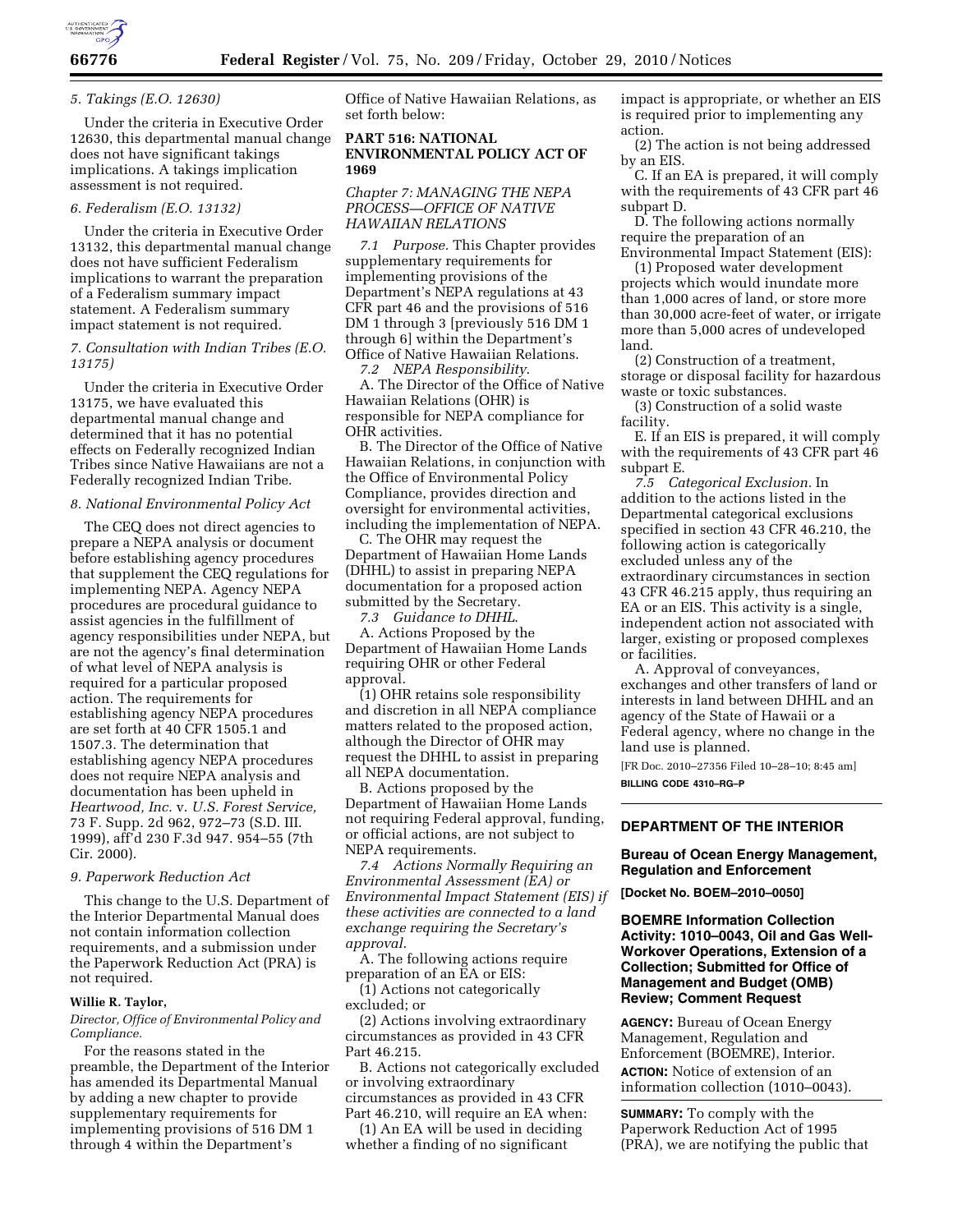we have submitted to OMB an information collection request (ICR) to renew approval of the paperwork requirements in the regulations under 30 CFR 250, subpart F, ''Oil and Gas Well-Workover Operations,'' and related documents. This notice also provides the public a second opportunity to comment on the paperwork burden of these regulatory requirements.

**DATE:** Submit written comments by November 29, 2010.

**ADDRESSES:** Submit comments by either fax (202) 395–5806 or e-mail (*OIRA*\_*[DOCKET@omb.eop.gov](mailto:OIRA_DOCKET@omb.eop.gov)*) directly to the Office of Information and Regulatory Affairs, OMB, Attention: Desk Officer for the Department of the Interior (1010–0043). Please also submit a copy of your comments to BOEMRE by any of the means below.

• Electronically: go to *[http://](http://www.regulations.gov)  [www.regulations.gov](http://www.regulations.gov)*. In the entry titled ''Enter Keyword or ID,'' enter docket ID BOEM–2010–0050 then click search. Follow the instructions to submit public comments and view supporting and related materials available for this collection. BOEMRE will post all comments.

• E-mail *[cheryl.blundon@boemre.gov](mailto:cheryl.blundon@boemre.gov)*. Mail or hand-carry comments to: Department of the Interior; Bureau of Ocean Energy Management, Regulation and Enforcement; Attention: Cheryl Blundon; 381 Elden Street, MS–4024; Herndon, Virginia 20170–4817. Please reference ''ICR 1010–0043'' in your comment and include your name and return address.

# **FOR FURTHER INFORMATION CONTACT:**

Cheryl Blundon, Regulations and Standards Branch, (703) 787–1607. You may also contact Cheryl Blundon to obtain a copy, at no cost, of the regulation that requires the subject collection of information.

# **SUPPLEMENTARY INFORMATION:**

*Title:* 30 CFR 250, subpart F, Oil and Gas Well-Workover Operations.

*OMB Control Number:* 1010–0043. *Abstract:* The Outer Continental Shelf (OCS) Lands Act, as amended (43 U.S.C. 1331 *et seq.* and 43 U.S.C. 1801 *et seq.*), authorizes the Secretary of the Interior (Secretary) to prescribe rules and regulations to manage the mineral resources of the OCS. Such rules and

regulations will apply to all operations conducted under a lease, right-of-use and easement, or pipeline right-of-way. Operations on the OCS must preserve, protect, and develop oil and natural gas resources in a manner that is consistent with the need to make such resources available to meet the Nation's energy needs as rapidly as possible; to balance orderly energy resource development with protection of human, marine, and coastal environments; to ensure the public a fair and equitable return on the resources of the OCS; and to preserve and maintain free enterprise competition.

Section 5(a) of the OCS Lands Act requires the Secretary to prescribe rules and regulations ''to provide for the prevention of waste, and conservation of the natural resources of the Outer Continental Shelf, and the protection of correlative rights therein'' and to include provisions ''for the prompt and efficient exploration and development of a lease area.'' These authorities and responsibilities are among those delegated to BOEMRE to ensure that operations on the OCS will meet statutory requirements; provide for safety and protection of the environment; and result in diligent exploration, development, and production of OCS leases.

This information collection request addresses the regulations at 30 CFR 250, Subpart F, Oil and Gas Well-Workover Operations and the associated supplementary Notices to Lessees and Operators (NTLs) that BOEMRE issues to clarify, supplement, or provide additional guidance on some aspects of our regulations.

Responses are mandatory. No questions of a sensitive nature are asked. BOEMRE protects information considered proprietary according to the Freedom of Information Act (5 U.S.C. 552) and its implementing regulations (43 CFR part 2), and 30 CFR 250.197, ''Data and information to be made available to the public or for limited inspection.''

BOEMRE District Supervisors use the information collected to analyze and evaluate planned well-workover operations to ensure that these operations result in personnel safety and protection of the environment. They

use this evaluation in making decisions to approve, disapprove, or to require modification to the proposed wellworkover operations. Specifically, BOEMRE uses the information collected to:

• Review log entries of crew meetings to verify that safety procedures have been properly reviewed.

• Review well-workover procedures relating to hydrogen sulfide  $(H_2S)$  to ensure the safety of the crew in the event of encountering H2S.

• Review well-workover diagrams and procedures to ensure the safety of well-workover operations.

• Verify that the crown block safety device is operating and can be expected to function and avoid accidents.

• Verify that the proposed operation of the annular preventer is technically correct and will provide adequate protection for personnel, property, and natural resources.

• Verify the reasons for postponing blowout preventer (BOP) tests, verify the state of readiness of the equipment and ascertain that the equipment meets safety standards and requirements, ensure that BOP tests have been conducted in the manner and frequency to promote personnel safety and protect natural resources. Specific testing information must be recorded to verify that the proper test procedures were followed.

• Assure that the well-workover operations are conducted on well casing that is structurally competent.

*Frequency:* On occasion; varies by section.

*Description of Respondents:* Potential respondents comprise Federal OCS oil, gas, or sulphur lessees and/or operators.

*Estimated Reporting and Recordkeeping Hour Burden:* The estimated annual hour burden for this information collection is a total of 24,719 hours. The following chart details the individual components and estimated hour burdens. In calculating the burdens, we assumed that respondents perform certain requirements in the normal course of their activities. We consider these to be usual and customary and took that into account in estimating the burden.

| Citation 30 CFR 250 | Reporting requirement | Hour burden | Average No. of<br>annual<br>responses | Annual burden hours<br>(rounded) |  |  |  |
|---------------------|-----------------------|-------------|---------------------------------------|----------------------------------|--|--|--|
| <b>Requests</b>     |                       |             |                                       |                                  |  |  |  |
| 602                 | equipment.            |             | 766 requests                          | 766                              |  |  |  |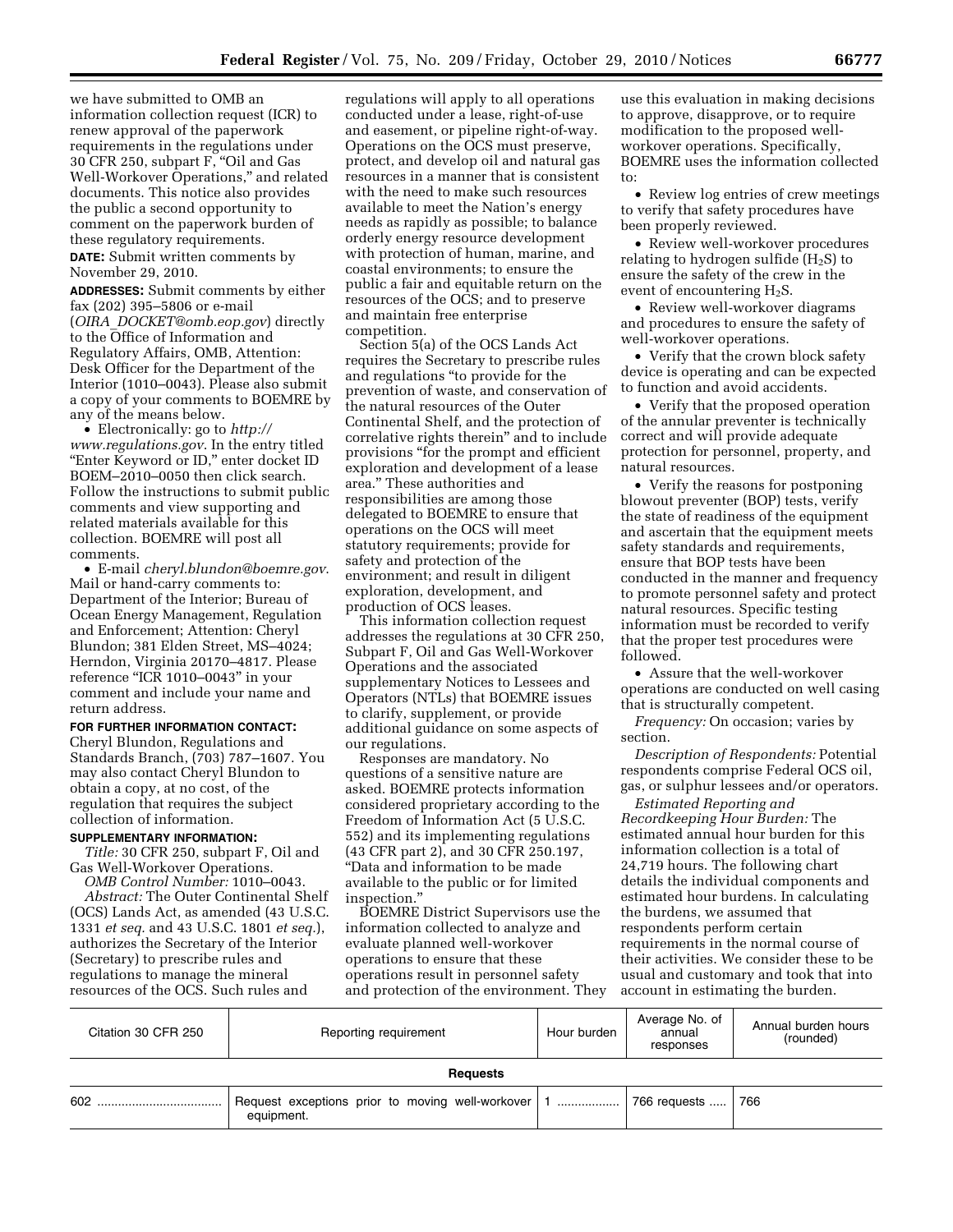$\equiv$ 

| Citation 30 CFR 250                        | Reporting requirement                                                                                                                                                                                                           | Hour burden                        | Average No. of<br>annual<br>responses           | Annual burden hours<br>(rounded) |  |  |  |
|--------------------------------------------|---------------------------------------------------------------------------------------------------------------------------------------------------------------------------------------------------------------------------------|------------------------------------|-------------------------------------------------|----------------------------------|--|--|--|
| 605; 613; 615(a), $(e)(4)$ ;<br>$616(d)$ . | Request approval to begin subsea well-workover op-<br>erations; submit Forms MMS-124 (include, if re-<br>quired, alternate procedures and equipment;<br>stump test procedures plan) and MMS-125.                                | Burden covered under 1010-<br>0141 |                                                 | 0                                |  |  |  |
|                                            | Request establishment/amendment/cancellation of<br>field well-workover rules.                                                                                                                                                   | $5$                                | 2 requests                                      | 10                               |  |  |  |
| 616(a)                                     | Request exception to rated working pressure of the<br>BOP equipment; request exception to annular-type<br>BOP testing.                                                                                                          | $1.5$                              | 187 requests                                    | 281                              |  |  |  |
| 600-618                                    | General departure and alternative compliance re-<br>quests not specifically covered elsewhere in Sub-<br>part F regulations.                                                                                                    | 2                                  | 200 requests                                    | 400                              |  |  |  |
| <b>Subtotal</b>                            |                                                                                                                                                                                                                                 |                                    | 1,155 responses                                 | 1,457 hours                      |  |  |  |
| <b>Posting</b>                             |                                                                                                                                                                                                                                 |                                    |                                                 |                                  |  |  |  |
|                                            | Post number of stands of drill pipe or workover<br>string and drill collars that may be pulled prior to<br>filling the hole and equivalent well-control fluid vol-<br>ume.                                                      | $0.25$                             | 844 postings                                    | 211                              |  |  |  |
| <b>Subtotal</b>                            |                                                                                                                                                                                                                                 |                                    | 844 responses                                   | 211 hours                        |  |  |  |
|                                            | <b>Submittals/Notifications</b>                                                                                                                                                                                                 |                                    |                                                 |                                  |  |  |  |
|                                            | Notify BOEMRE of any rig movement within Gulf of<br>Mexico (Form MMS-144).                                                                                                                                                      | Burden covered under 1010-<br>0150 |                                                 | 0                                |  |  |  |
| 617(b)<br>617(c)                           | Submit results of pressure test, caliper, or otherwise<br>evaluate tubing & wellhead equipment casing<br>(every 30 days during prolonged operations).<br>Notify BOEMRE if sustained casing pressure is ob-<br>served on a well. | 4<br>1                             | 88 reports<br>57 notifications                  | 352<br>57                        |  |  |  |
| <b>Subtotal</b>                            |                                                                                                                                                                                                                                 |                                    | 145 responses                                   | 409 hours                        |  |  |  |
|                                            |                                                                                                                                                                                                                                 |                                    |                                                 |                                  |  |  |  |
|                                            | <b>Record/Document</b><br>Instruct crew members in safety requirements of op-<br>erations to be performed; document meetings.                                                                                                   | $1$                                | 868 workovers x<br>5 meetings $=$<br>4,340.     | 4,340                            |  |  |  |
|                                            | Document results of traveling-block safety device                                                                                                                                                                               | $1$                                | 868 workovers x  <br>$3$ results $=$<br>2,604.  | 2,604                            |  |  |  |
|                                            | Record test pressures during BOP and coiled tubing<br>tests for well-workovers on a pressure chart or<br>with a digital recorder; certify the information is<br>correct.                                                        | 2                                  | 868 workovers ×<br>$3$ recordings $=$<br>2,604. | 5,208                            |  |  |  |
|                                            | Record time, date, and results of all pressure tests,<br>actuations, inspections, and crew drills of the BOP<br>system components and risers in the operations<br>log during well-workovers; retain records for 2<br>years.     | 4                                  | 868 workovers ×<br>$3$ recordings =<br>2,604.   | 10,416                           |  |  |  |
|                                            | Record reason for postponing BOP system tests                                                                                                                                                                                   | 0.5                                | 148 postponed<br>tests.                         | 74                               |  |  |  |
|                                            |                                                                                                                                                                                                                                 |                                    | 12,300 re-<br>sponses.                          | 22,642 hours                     |  |  |  |
|                                            |                                                                                                                                                                                                                                 |                                    | 14,444 re-<br>sponses.                          | 24,719 hours                     |  |  |  |
|                                            |                                                                                                                                                                                                                                 |                                    |                                                 |                                  |  |  |  |